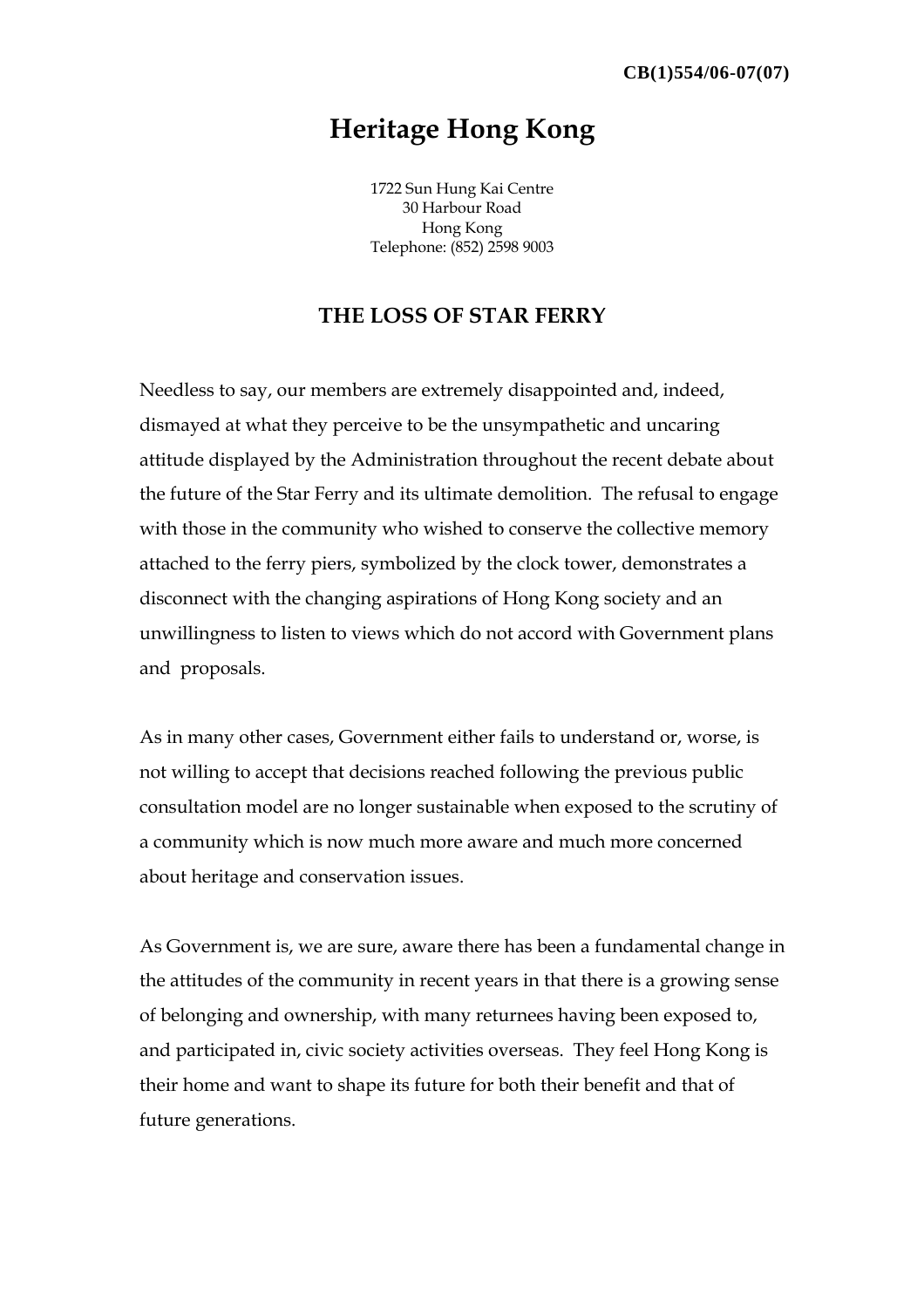Hong Kong Heritage does not see any real value in debating what could and should have happened in respect of the Star Ferry main terminal building and the clock tower, except to say that we remain of the view that an acceptable and economically viable alternative engineering solution could have been found if there had been the will on the part of the Administration.

Our main concern, therefore, is the situation going forward and to ensure that where other heritage buildings and locations are threatened or could be compromised by development or infrastructure proposals, such plans are subject to the utmost exposure and scrutiny in the public arena. There should be a "**presumption for conservation**" in the case of all heritage assets including historic buildings, areas of valuable natural habitat and locations with special collective memory. Furthermore, this should become the policy driver and, just as in the case of any proposal to reclaim land in the harbour, any project proponent, including Government, which will impact on a heritage asset, should be required to comply with a rigorous overriding public need test prior to any project being allowed to proceed.

The current system of identifying and conserving heritage assets is clearly flawed and there is an urgent need to introduce a far greater degree of transparency and audit to the process. The starting point should be a comprehensive survey and listing of all such assets in order to draw up a register of protected buildings, locations, habitats, etc. to which the **presumption of conservation** will be applicable. This would include both public and private property and because of its importance and significance would clearly take time to compile.

In the meantime, Heritage Hong Kong proposes that a **Watch List** should be identified of those heritage assets are known to be under, or may be under, threat in the short and medium term. This would be a project in which all sections of the community would be invited to participate so as to ensure a